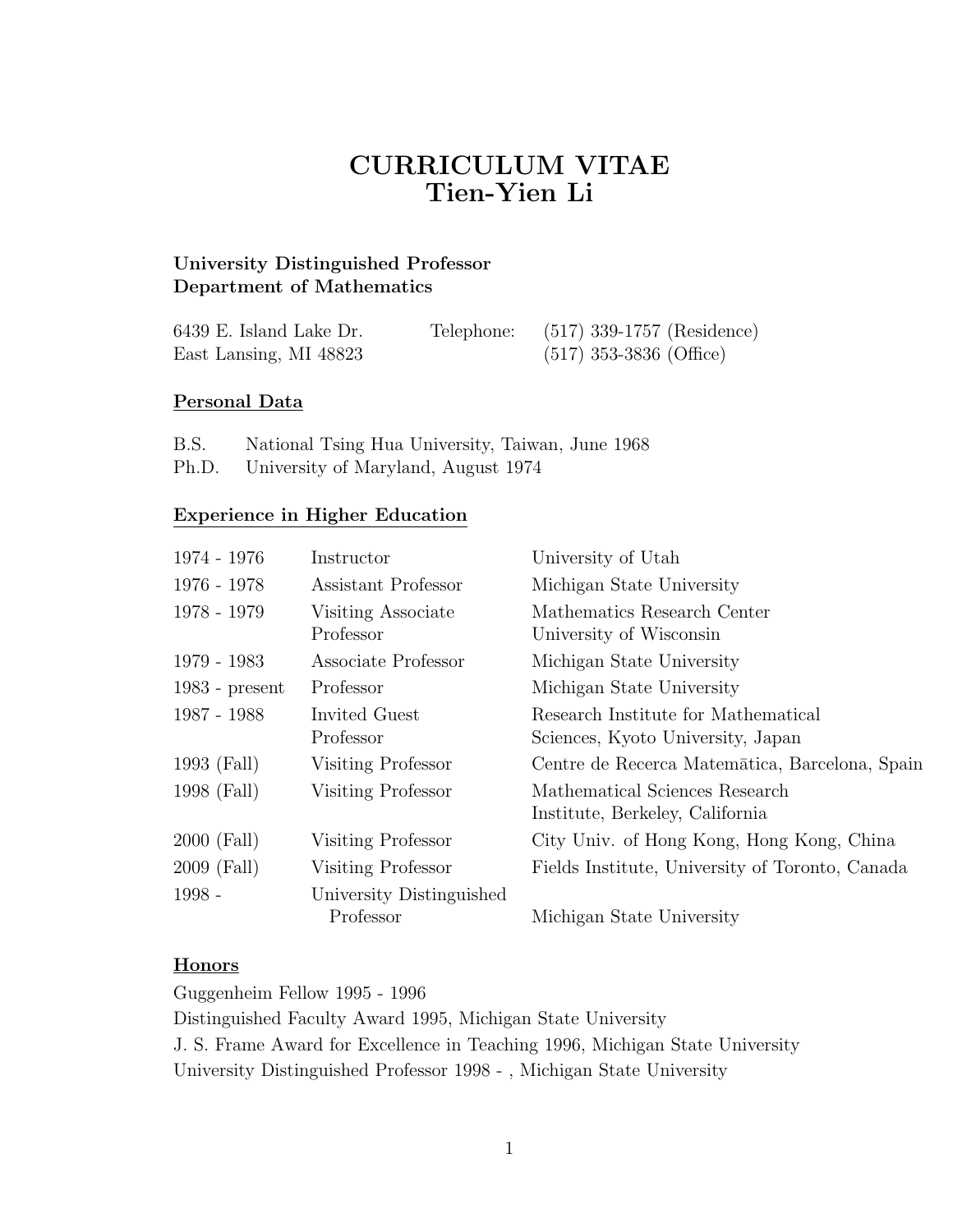Distinguished Alumni Award 2002, College of Natural Sciences, National Tsing Hua University, Taiwan

Outstanding Academic Advisor 2006, College of Natural Science, Michigan State University

Honorary Chair Professor 2006 - 2008, National Tsing Hua University, Taiwan Outstanding Alumni Award 2012, National Tsing Hua University, Taiwan Honorary Guest Professor, Tsing Hua University (Beijing), Jilin University (China)

#### Professional Organizations

American Mathematical Society Society for Industrial and Applied Mathematics

# Invited Conference and Colloquium Talks:

- 11/26/84, Operations Research Society of America Meeting, Dallas, Texas
- 11/26/84, Southern Methodist University, Dallas, Texas
- 11/28/84, Rice University, Houston, Texas
- 4/26/85, University of Alabama, University, Alabama
- 4/30/85, University of North Carolina at Charlotte Charlotte, North Carolina
- 6/6/85, AIT-CNNAA Joint Differential Equation Seminar, Taiwan
- 6/11/85 Invited touring lectures at 12 institutions in the People's -7/22/85, Republic of China
- 2/6/86, University of Chicago, Chicago, Illinois
- 2/7/86, Fermi Lab., Chicago, Illinois
- 2/25/86, North Carolina State University, Raleigh, North Carolina
- 2/28/86, George Mason University, Fairfax, Virginia
- 3/6/86, University of Maryland, College Park, Maryland
- 4/7/86, Ohio University, Athens, Ohio
- 4/14/86, Operations Research Society of America Meeting, Los Angeles, California
- 4/15/86, University of California, San Diego, California
- 8/12/86, ISFE 24 (International Symposium on Functional Equations 24), Mount Holyoke College, South Hadley, Massachusetts
- 10/1/86, University of Michigan, Ann Arbor, Michigan
- 10/8/86, University of Utah, Salt Lake City, Utah
- $10/11/86$ , AMS  $828$ <sup>th</sup> meeting, Logan, Utah
- $11/1/86$ , AMS  $830$ <sup>th</sup> meeting, Denton, Texas
- 2/5/87, Central Michigan University, Mt. Pleasant, Michigan
- 7/12/87 Invited by the State Commission of Education of China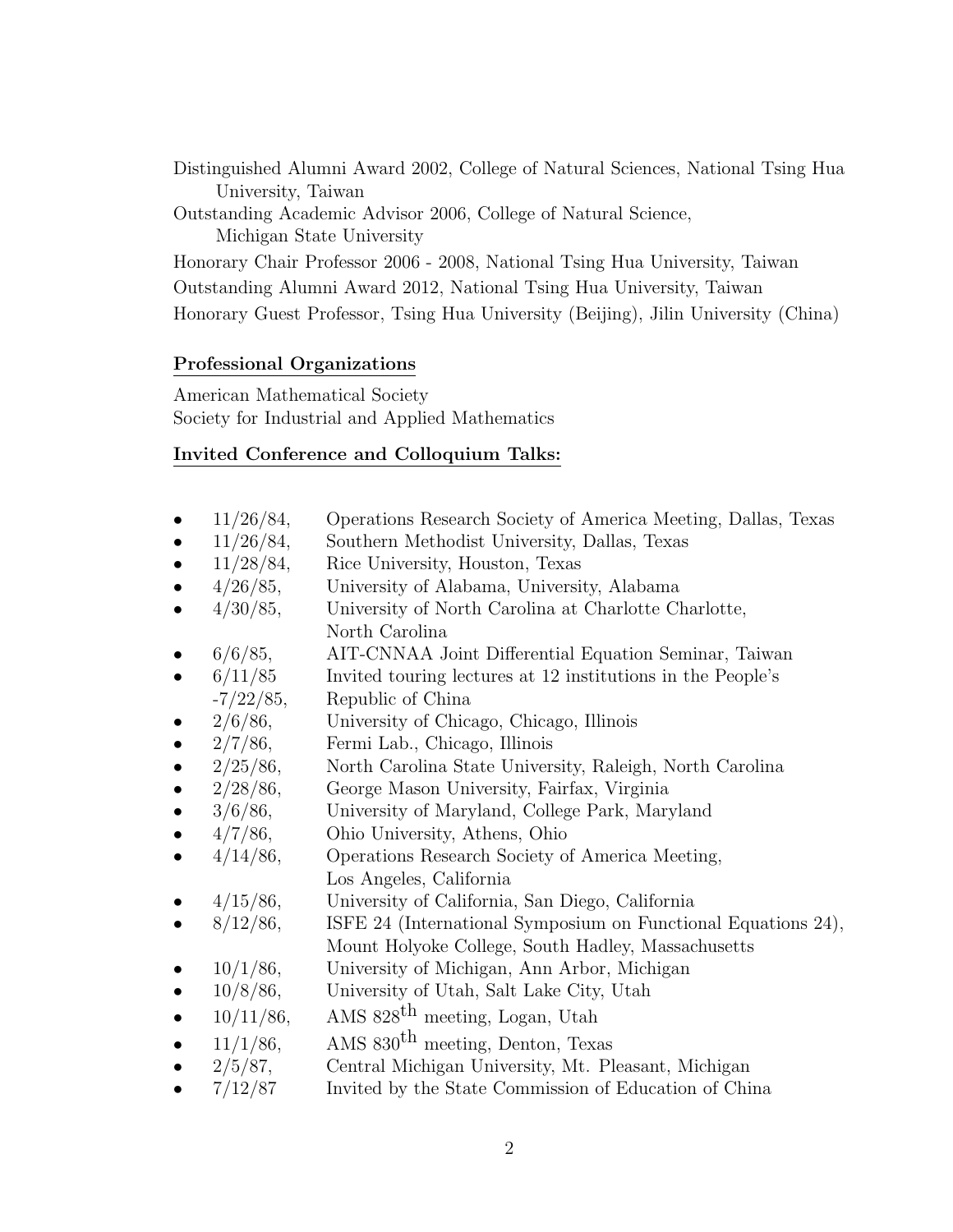|           | $-8/16/87,$                       | to give a series of lectures in the $4th$ Program<br>of the Summer School for the Postgraduate of Mathematics,                                                                                                                                                    |
|-----------|-----------------------------------|-------------------------------------------------------------------------------------------------------------------------------------------------------------------------------------------------------------------------------------------------------------------|
|           | 10/3/87,<br>1/1/88<br>$-6/30/88,$ | Jilin University, China<br>Japan Mathematical Society 1987 Annual meeting Kyoto, Japan<br>Invited by a number of universities in Japan to give<br>colloquium talks. The list of the universities includes<br>University of Tokyo, Kyoto University, University of |
|           |                                   | Tsakuba, Kyushu University, Osaka University, Nagoya<br>University, Kobe University, Ehie University, and Mie<br>University                                                                                                                                       |
|           | 8/30/88,                          | The 13 <sup>th</sup> International Symposium on<br>Mathematical Programming, Tokyo, Japan                                                                                                                                                                         |
|           | 11/17/88,                         | Adrian College, Adrian, Michigan                                                                                                                                                                                                                                  |
|           | 12/14/88,                         | University of Maryland, College Park, Maryland                                                                                                                                                                                                                    |
|           | 12/19/88,                         | Courant Institute of Mathematical Science,                                                                                                                                                                                                                        |
|           |                                   | New York University, New York, New York                                                                                                                                                                                                                           |
|           | 1/17/89,                          | Argonne National Laboratory, Argonne, Illinois                                                                                                                                                                                                                    |
| $\bullet$ | 1/29/90,                          | Clemson University, Clemson, South Carolina                                                                                                                                                                                                                       |
|           | 1/30/90,                          | North Carolina State University, Raleigh, North Carolina                                                                                                                                                                                                          |
| $\bullet$ | 2/1/90,                           | George Mason University, Fairfax, Virginia                                                                                                                                                                                                                        |
| $\bullet$ | 2/8/90,                           | University of Maryland, College Park, Maryland                                                                                                                                                                                                                    |
|           | 4/2/90,                           | Copper Mountain Conference on Iterative Methods,<br>Copper Mountain, Colorado                                                                                                                                                                                     |
|           | 5/8/90,                           | Operations Research Society of America National<br>Meeting, Las Vegas, Nevada                                                                                                                                                                                     |
|           | 5/17/90,                          | Interface 90's, Kellogg Center, E. Lansing, Michigan                                                                                                                                                                                                              |
|           | 5/23/90,                          | Nonlinear Science: The Next Decade, Los Alamos,                                                                                                                                                                                                                   |
|           |                                   | New Mexico                                                                                                                                                                                                                                                        |
|           | 6/17/90                           | Third Czechoslovak Summer School on Dynamical Systems,                                                                                                                                                                                                            |
|           | $-6/23/90,$                       | Stará Turá, Czechoslovakia                                                                                                                                                                                                                                        |
|           | 1/9/91,                           | University of Toledo, Toledo, Ohio                                                                                                                                                                                                                                |
|           | 5/22/91                           | Invited by Nankai Institute of Mathematics,                                                                                                                                                                                                                       |
|           | $-6/11/91,$                       | Tianjin, China to give a series of lectures for the                                                                                                                                                                                                               |
|           |                                   | Program in Dynamical System, along with colloquium                                                                                                                                                                                                                |
|           |                                   | talks at several institutions. The list of the                                                                                                                                                                                                                    |
|           |                                   | institutions includes Peking University,                                                                                                                                                                                                                          |
|           |                                   | Tsing Hua University, Fuzhou University and the                                                                                                                                                                                                                   |
|           |                                   | Institute of Systems Sciences, Academia Sinica                                                                                                                                                                                                                    |
|           | 10/11/91,                         | Western Michigan University, Kalamazoo, Michigan                                                                                                                                                                                                                  |
|           | 2/13/92,                          | IMA University of Minnesota, Minneapolis, Minnesota                                                                                                                                                                                                               |
|           | 7/16/92                           | International Workshop on Mathematics                                                                                                                                                                                                                             |
|           | $-7/18/92,$                       | Mechanization, Beijing, China                                                                                                                                                                                                                                     |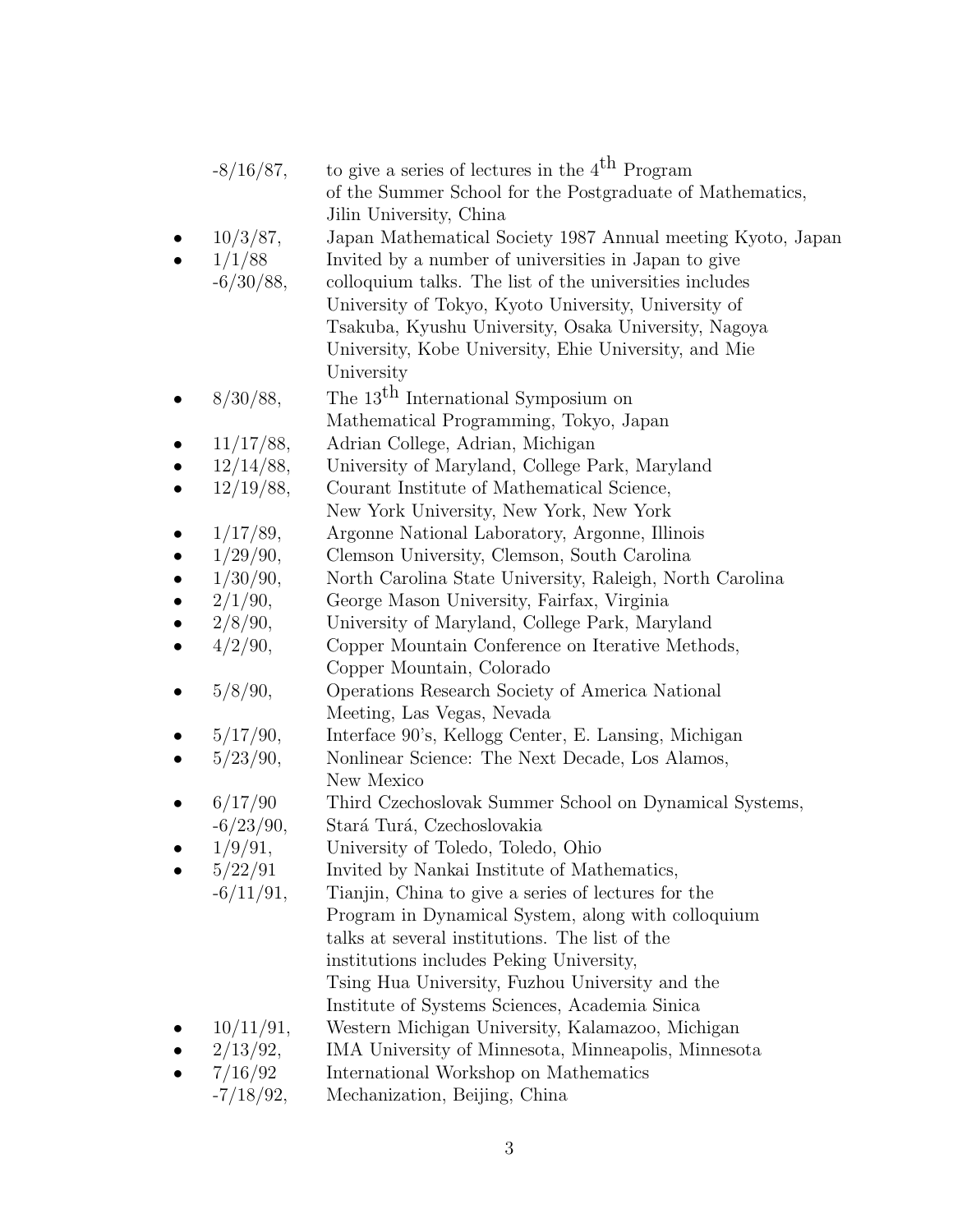- 8/19/92 World Congress of Nonlinear Analysts, Melbourne,
- -8/26/92, Florida
- 12/3/92, Central Michigan University, Mt. Pleasant, Michigan
- 7/5/93 International Workshop on Liner & Nonlinear
- -7/9/93, Iterative Method, Matsuyama, Japan
- 10/4/93 International Workshop on Continuous Algorithms
- -10/6/93, and Complexity, Barcelona, Spain
- 5/11/94, Instituto De Matematica Pura E Aplicada, Rio de Janeiro, Brazil
- 6/12/94 AMS 1994 Summer Research Conference, Mount Holyoke -6/16/94, College, South Hadley, Massachusetts
- 11/9/94, IBM Watson Research Center, York Town Heights, New York
- 3/7/95, University of Southern Mississippi, Hattisburg, Mississippi
- 3/10/95 West Florida University, Pensacola, Florida
- 3/29/95, The 26th Annual Iranian Mathematics Conference, Kerman, IRAN
- 8/1/95, The 25th AMS-SIAM Summer Seminar in Applied Mathematics, Park City, Utah
- 11/6/95, Seminar on Real Computation and Complexity, Schloβ Dagstuhl, Germany
- 11/14/95, International Workshop on System of Algebraic Equations, CIRM Marseilles, France
- 5/7/96, Katholieke Universiteit Leuven, Leuven, Belgium
- 6/17/96, '96 Beijing Dynamical Systems Conference, Beijing, China
- 6/19/96, Tsing Hua University, Beijing, China
- 6/26/96, Peking University, Beijing, China
- 7/26/96, Academia Sinica, Taipei, Taiwan
- $\bullet$  1/11/97, Foundations of Computational Mathematics Conference, Rio de Janeiro, Brazil
- 3/7/97, Stanford University, Stanford, California
- 3/10/97, Caltech, Pasadena, California
- 3/11/97, UCLA, Los Angels, California
- 4/10/97, University of Maryland, College Park, Maryland
- 4/11/97, George Mason University, Fairfax, Virginia
- 7/16/97, Institute of System Sciences, Academia Sinica, Beijing, China
- 8/12/97, Peking University, Beijing, China
- 12/12/97, University of Central Arkansas, Conway, Arkansas
- 4/4/98, AMS 933rd Meeting, Philadelphia, Pennsylvania
- 8/17/98 Delivered 4 talks in Introductory Workshop on Foundation of -8/26/98, Computational Mathematics and Symbolic Computation in
- Geometry and Analysis, MSRI, Berkeley, California
- 9/15/98, Workshop on Solving Systems of Equations, MSRI, Berkeley, California
- 3/31/99, University of Notre Dame, Notre Dame, Indiana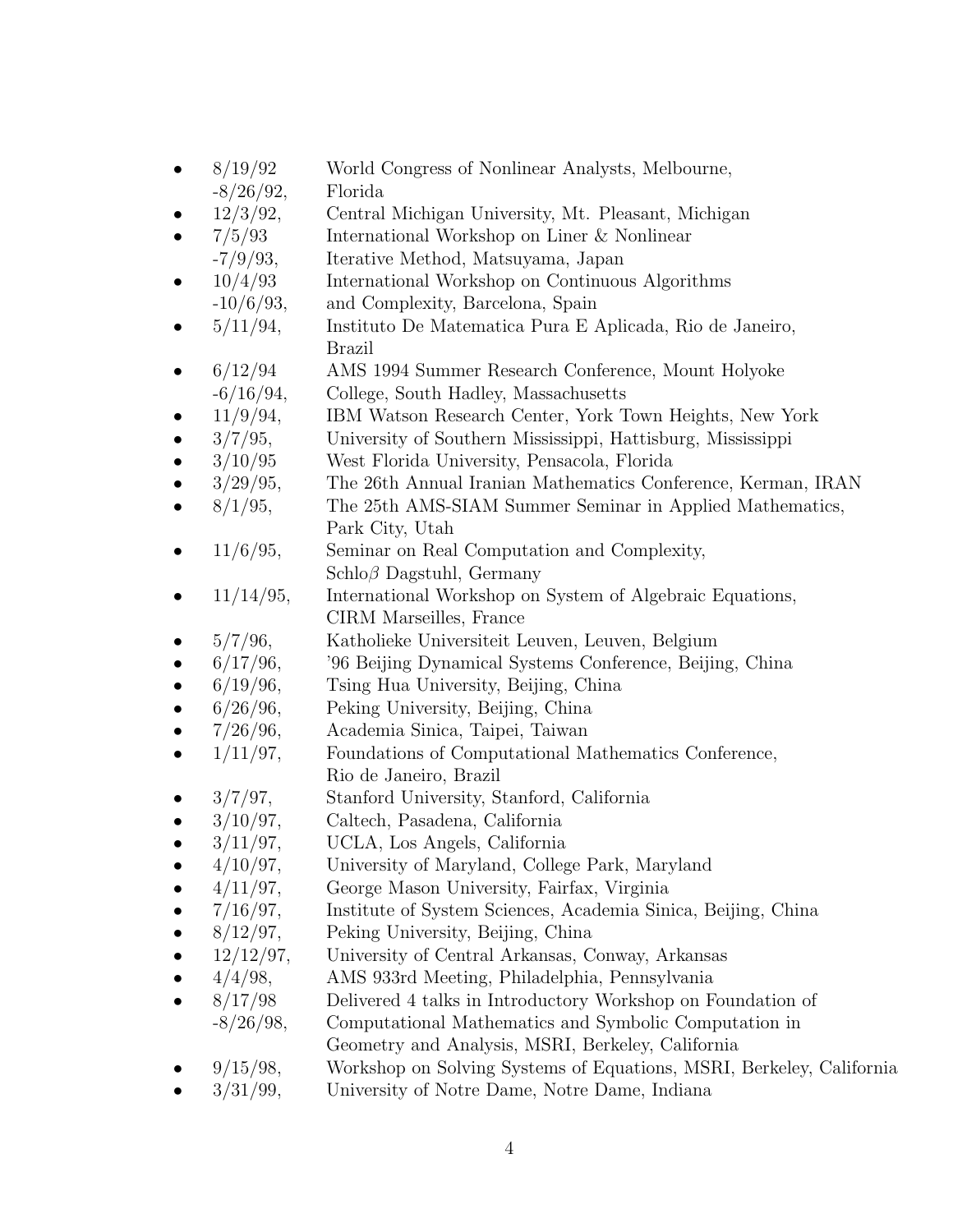- 8/2/99, Foundation of Computational Mathematics Conference, Oxford, England
- 1/10/00 Distinguished Lecture Series(3 talks), National Tsing-Hua University,
- $-1/12/00$ , Taiwan
- 2/14/00 Lecture series (4 hrs talks), Caltech, Pasadena, California  $-2/18/00$
- 7/5/00, Tokyo Institute of Technology, Tokyo, Japan
- 7/17/00, International Conference on Foundation of Computational Mathematics in honor of Professor Steve Smale's  $70<sup>th</sup>$  Birthday, Hong Kong
- 10/9/00, International Workshop on Chaos & Nonlinear Dynamics, Asuka, Japan
- 10/27/00, Sino-Japan Joint Optimization Meeting, Hong Kong
- 1/4/01, Pacific Rim Conference on Mathematics, Taipei, Taiwan
- 1/8/01, National Taiwan University, Taipei, Taiwan
- 4/28/01, Tsing Hua University, Beijing, China
- 10/26/01, University of Michigan, Ann Arbor, Michigan
- 12/21/01, ICCM 2001, Taipei, Taiwan
- 4/30/02, Tamkang University, Taipei, Taiwan
- 5/1/02, National Tsing Hua University, Taiwan
- 5/20/02, CBMS "Solving Polynomial System", Texas A&M University, College Station, Texas
- 8/14/02, Foundation of Computational Mathematics Conference, University of Minnesota, Minneapolis, Minnesota
- 4/24/03, University of Kentucky, Lexington, Kentucky
- 5/13/03, Center for Advanced Study, Oslo, Norway
- 8/18/03, "Shub Fest" (in honor of Professor Mike Shub's 60th birthday), University of California, Berkeley
- $\bullet$  10/15/03, University of Illinois at Chicago Circle, Chicago, Illinois
- 11/18/03, University of Notre Dame, Notre Dame, Indiana
- $10/23/04$ , AMS meeting  $\#1001$ , Evanston, Illinois
- 3/4/05, University of Missouri, Kansas City, Missouri
- 3/9/05, University of Southern Mississippi, Hattisburg, Mississippi
- 3/10/05, University of Southern Alabama, Mobile, Alabama
- 3/11/05, West Florida University, Pensacola, Florida
- 4/7/05, Brigham Young University, Provo, Utah
- 8/9/05, Workshop on Geometry and Symmetry in Numerical Computation, Colorado State University, Fort Collins, Colorado
- 10/10/05, Midwest Algebra, Geometry and their Interactions Conference
- (MAGIC 05), University of Notre Dame, Notre Dame, Indiana
- 12/5/05 Lecture Series(8 talks), National Center for Theoretical Sciences,
- -12/26/05, National Tsing-Hua University, Taiwan
- 12/22/05 National University of Kaohsiung, Kaohsiung, Taiwan
- 4/3/06, Georgia Tech, Atlanta, Georgia
- $4/8/06$ , AMS meeting  $\#1016$ , Notre Dame, Indiana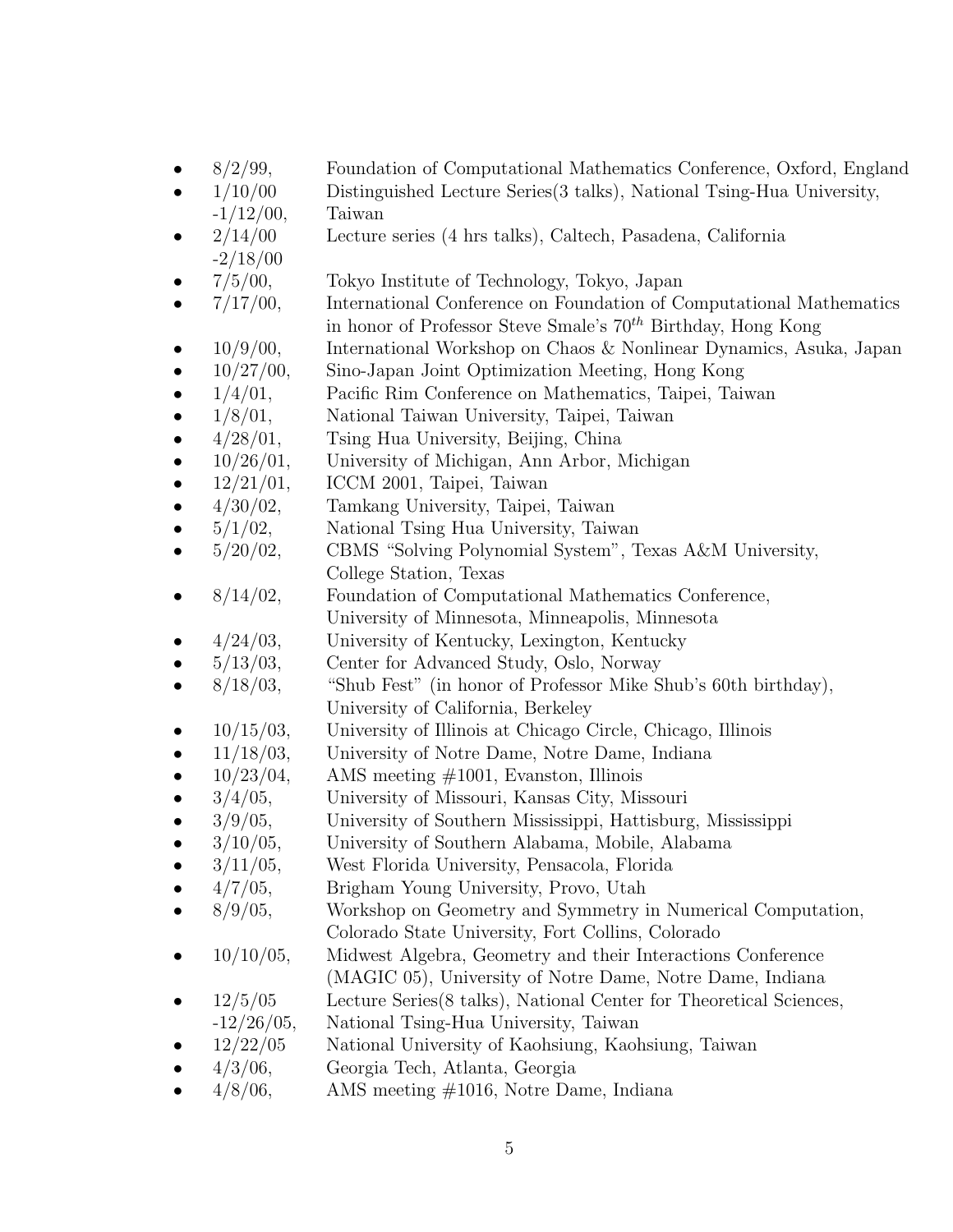- 6/5/06, The International Conference on Nonlinear and Stochastic Dynamics, Chengdu, China
- 6/12/06, East China Normal Uniersity, Shanhai, China
- 9/21/06, Algorithms in Algebraic Geometry Workshop, IMA,
- University of Minnesota, Minneaplolis, Minnesota
- 2/16/07, Texas A&M University, College Station, Texas
- 4/20/07, Workshop on Advances in Optimization, Tokyo, Japan
- 7/31/07, Hunan Normal University, Changsha, Hunan, China
- 8/6/07 Lecture Series (8 talks), Dalian University of Technology,
- $-8/22/07$ , Dalian, China
- 8/29/07, National Tsing-Hua University, Hsinchu, Taiwan
- 8/30/07, Academia Sinica, Taipei, Taiwan
- 10/6/07, AMS meeting #1030, DePaul University, Chicago, Illinois
- 11/7/07, University of Toronto, Toronto, Ontario, Canada
- $5/23/08$ , Interactions of Classical & Numerical Algebraic Geometry, Notre Dame, Indiana
- 8/26/08, National Tsing-Hua University, Hsinchu, Taiwan
- 8/29/08, The 4th Sino-Japanese Joint Optimization Meeting, Tainan, Taiwan
- 3/13/09, Purdue University, West Lafayette, Indiana
- 5/12/09, Interdisciplinary Conference on Applied Analysis and Mathematics, Hsinchu, Taiwan
- 9/29/09, Fields Institute, University of Toronto, Toronto, Ontario, Canada
- 10/9/09, Maplesoft, Waterloo, Ontario, Canada
- 3/1/10, Workshop on Randomization, Relaxation, and Complexity ; Banff International Research Station, Alberta, Canada
- 3/9/10, Brigham Young University, Provo, Utah
- $6/3/10$ , Workshop on Interdisciplinary Applied and Computational Mathematics, Zhejiang University, Hangzhou, Zhejiang, China
- 6/10/10, Northeast University, Shenyang, China
- $6/12/10$ , The 7th International Conference on Scientific Computing and Applications, Darlian University of Technology, Darlian, China
- 6/23/10, National Tsing-Hua University, Hsinchu, Taiwan
- $6/28/10$ , The 2rd CREST-SBM International Conference "Harmony of Gröbner" Bases and Modern Industrial Society", Osaka, Japan
- 7/6/10, Tokyo Institue of Technology, Tokyo, Japan
- 8/3/10, University of Maryland, College Park, Maryland
- 11/6/10, AMS meeting #1064, Notre Dame University, Notre Dame, Indiana
- 11/20/10, MAA Florida Chapter local meeting, Pensacola, Florida
- 5/26/11, National Sun Yat-Sen University, Kaohsiung, Taiwan
- $6/1/11$  Lecture Series (12 talks), Baptist University,
- $-6/15/11$ , Hong Kong, China
- 10/25/11, University of Michigan, Ann Arbor, Michigan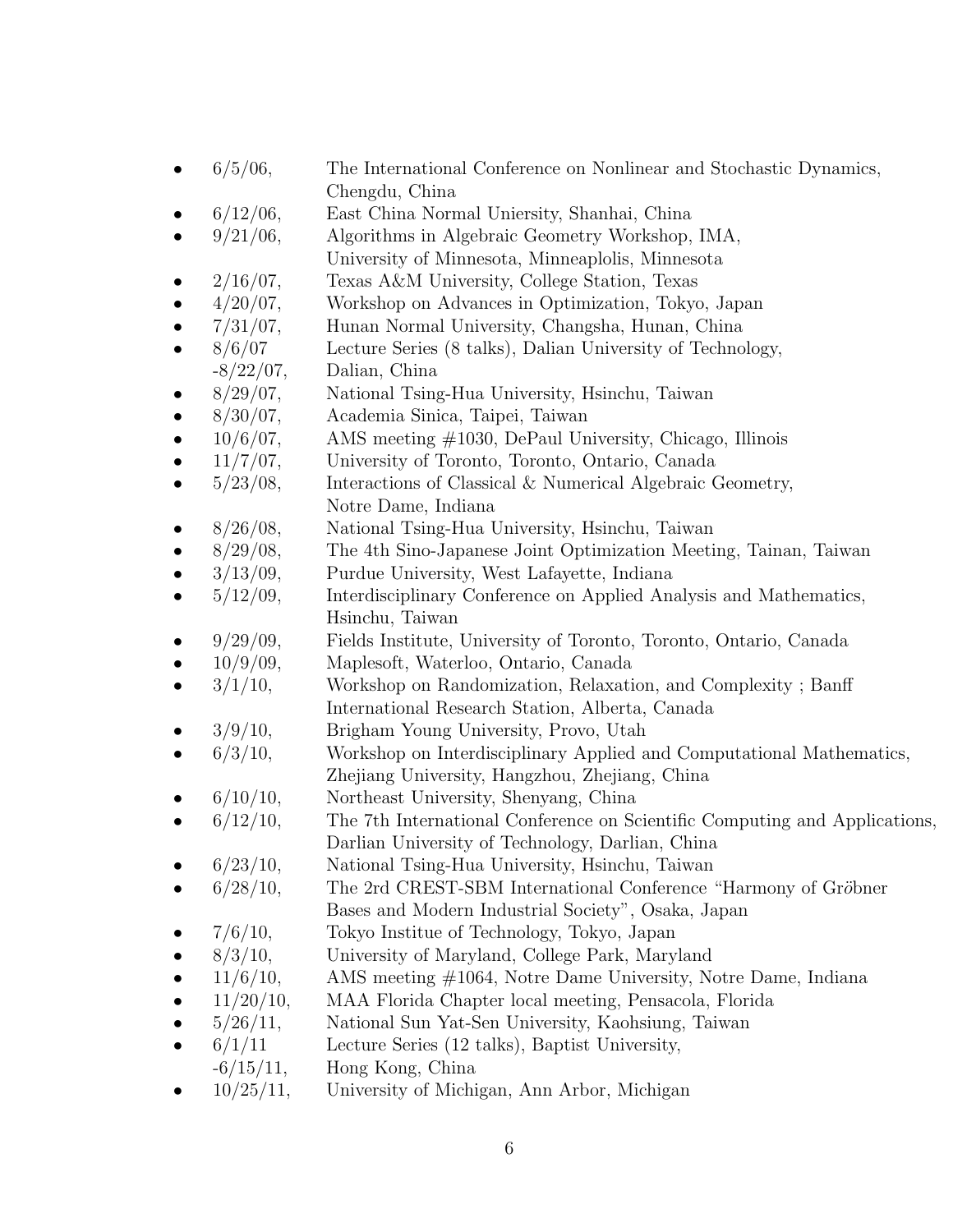- 11/16/11, University of Maryland, College Park, Maryland
- 11/18/11, Florida International University, Miami, Florida
- $4/30/12$ ,  $(3 \t{ talks})$  National Tsing Hua University, Hsinchu,  $-5/2/12$ , Taiwan
- 6/29/12, 5th Shanghai International Symosium on Nonlinear Sciences and Applications, Fudan University, China
- 7/5/12, Tsing Hua University, Beijing, China
- 7/9,10/12, (3 talks) Darlian University of Technology, Darlian, China
- 8/2/12, University of Maryland, College Park, Maryland

#### Theses Directed

Moody Chu, Ph.D., 1982 Dissertation: A nonlinear multistep method for solving stiff initial value problems Mahmoud Mohseni, Ph.D., 1984 Dissertation: Homotopy continuation method for nonlinear equations Henry Gee, Ph.D., 1985 Dissertation: A model for the correction of the geometric distortion of multispectral scanner data Noah Rhee, Ph.D., 1987 Dissertation: The homotopy method for the symmetric eigenvalue problems Hong Zhang Sun, Ph.D., 1989 Dissertation: On the Galerkin method with vector basis functions Jiu Ding, Ph.D., 1990 Dissertation: Finite approximations of the Frobenius-Perron operator Xiaoshen Wang, Ph.D., 1990 Dissertation: Homotopy methods for solving deficient polynomial systems Kuiyuan Li, Ph.D., 1991 Dissertation: Homotopy methods and algorithms for real symmetric eigenproblems Zhonggang Zeng, Ph.D., 1991 Dissertation: Homotopy-determinant method for matrix eigenvalue problems and its parallelization Liang Jiao Huang, Ph.D., 1992 Dissertation: Parallel homotopy algorithm for large sparse symmetric eigenproblems Ming Jin, Ph.D., 1995 Dissertation: Quasi-Laguerre iteration and its application in solving symmetric tridiagonal eigenvalue problems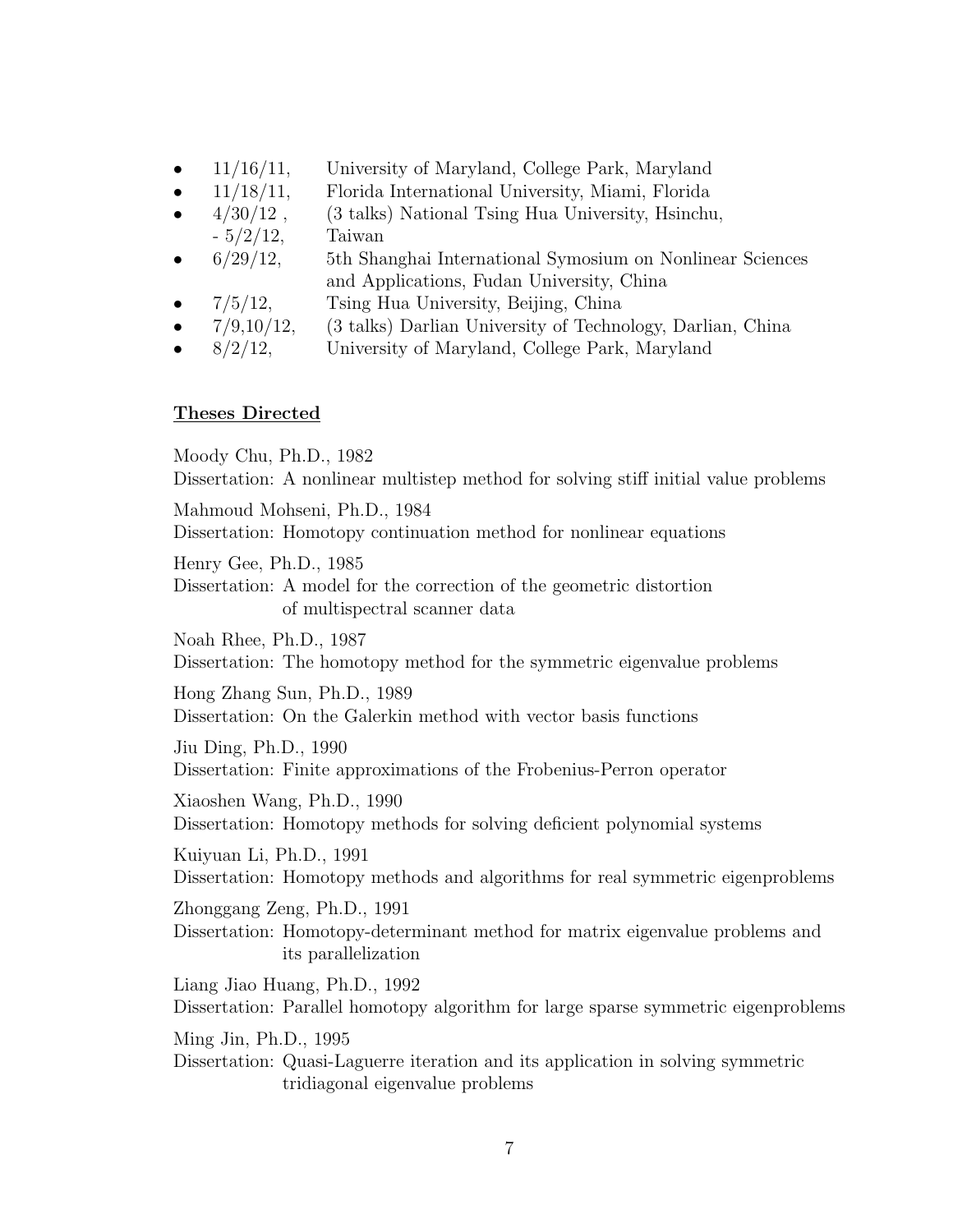Xiulin Zou, Ph.D., 1995

Dissertation: Quasi-Laguerre's method and its parallel implementation in solving symmetric tridiagonal eigenvalue problems

Xiaozhuo Yang, Ph.D., 1996

Dissertation: A scalable algorithm for non-symmetric eigenvalue problems

Yingjie Zhang, Ph.D., 1996

Dissertation: Hausdorff dimension of invariant sets for expanding and hyperbolic systems

Qingchuan Yao, Ph.D., 1998 Dissertation: Convergence of several iterative methods

Hwee Hoon Chung, Ph.D., 1998 Dissertation: Polyhedral homotopy and its applications to polynomial system solving

Tangan Gao, Ph.D., 1999

Dissertation: Finding all isolated roots of polynomial systems in  $C<sup>n</sup>$  via stable mixed volume

Tianjun Wang, Ph.D., 1999 Dissertation: Determining the Jordan normal form of a matrix

Xing Li, Ph.D., 2000

Dissertaion: Solving polynomial systems in  $C<sup>n</sup>$  by polyhedral homotopies

Mengnien Wu, Ph.D., 2000

Dissertation: Balancing lifting values to improve numerical stability of polyhedral homotopy methods

Tsung-Lin Lee, Ph.D., 2007

Dissertation: A rank-revealing method for low rank matrices with updating, downdating, and applications

Chih-Hsiung Tsai, Ph.D., 2008

Dissertation: Algorithms for solving polynomial systems by homotopy continuation method, and its parallelization

Ying Zhang, Ph.D., 2008 Dissertation: Total degree and mixed volume

Tianran Chen, Ph.D., 2012

Dissertation: Projective path tracking for homotopy continuation method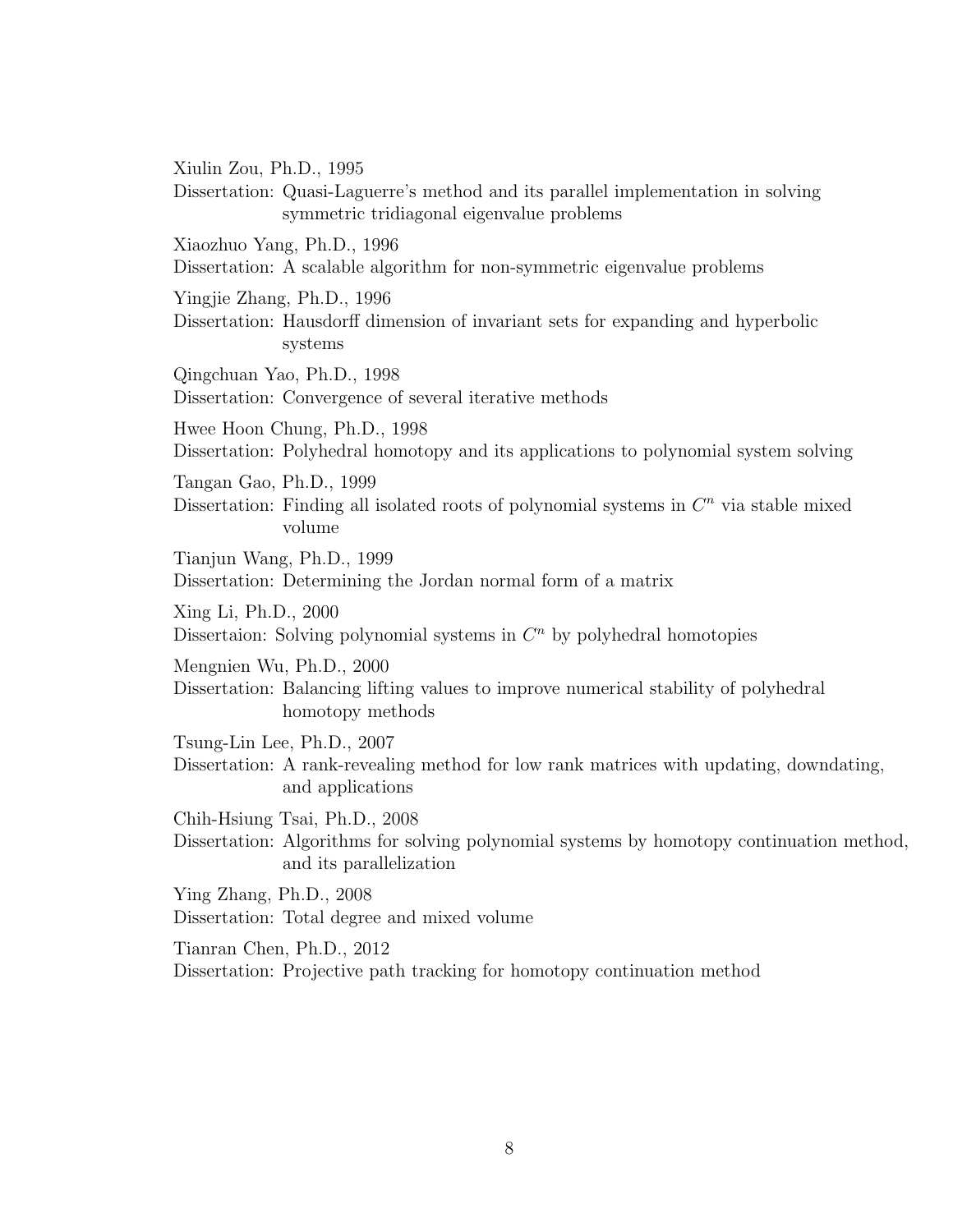# Research Grant Awards:

| <b>NSF MPS 74-24310</b> | Qualitative behavior for generalized dynamical processes<br>$(7/1/75 - 12/31/76)$                                |
|-------------------------|------------------------------------------------------------------------------------------------------------------|
| NSF MCS 76-24432        | Chaotic behavior of dynamical systems<br>$(7/1/76 - 12/31/78)$                                                   |
| NSF MCS 78-18221        | Generalized dynamical processes<br>$(7/15/78 - 11/30/80)$                                                        |
| NSF MCS 80-02994        | Numerical solutions of systems of nonlinear equations<br>$(7/1/80 - 12/31/82)$                                   |
| NSF MCS 83-01408        | Numerical solutions of nonlinear equations by the<br>continuation method $- (7/1/83 - 12/31/85)$                 |
| <b>NSF DMS 84-16503</b> | Statistical stability of dynamical system<br>$(7/1/85 - 12/31/87)$                                               |
| NSF DMS 87-01349        | Numerical solutions of polynomial systems<br>$(8/1/87 - 1/31/90)$                                                |
| NSF DMS 89-02663        | Homotopy continuation methods for deficient<br>polynomial systems $- (7/1/89 - 12/31/91)$                        |
| NSF CCR 90-24840        | A continuation approach to eigenvalue problems<br>$(8/1/91 - 1/31/95)$                                           |
| NSF DMS 95-04953        | Homotopy algorithms for solving sparse polynomial<br>systems $- (7/15/95 - 6/30/98)$                             |
| NSF DMS 98-04846        | Solving sparse polynomial systems by polyhedral<br>homotopies – $\left(\frac{7}{15}\right)98 - \frac{6}{30}{01}$ |
| NSF DMS 01-04009        | Solving polynomial systems by polyhedral homotopies<br>$(8/1/01 - 7/31/04)$                                      |
| <b>NSF DMS 04-11165</b> | Solving polynomial systems by polyhedral homotopies<br>$(10/1/04 - 9/30/07)$                                     |
| NSF DMS 08-11172        | Solving polynomial systems by polyhedral homotopies<br>$(7/1/08 - 6/30/11)$                                      |
| NSF DMS 11-15587        | Solving polynomial systems by polyhedral homotopies<br>$(9/1/11 - 8/31/14)$                                      |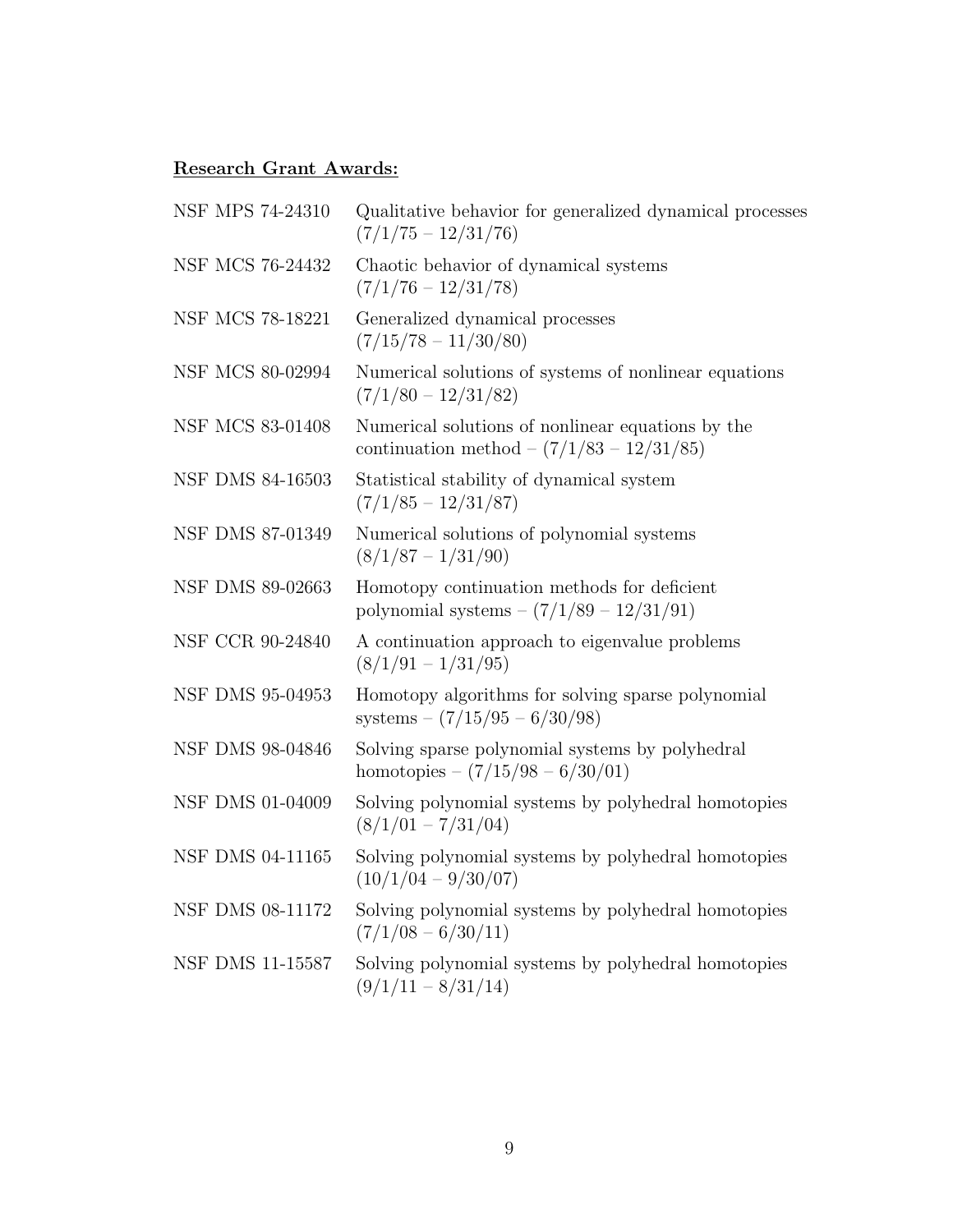# Publication

- "Existence of solutions for ordinary differential equation in Banach spaces," J. Differential Equations, Vol. 18, (1975), No. 1, pp. 29-40.
- "Bounds for the periods of periodic solutions of differential delay equations," J. Math. Anal. Appl., Vol. 49, (1975), pp. 124-129.
- "Period three implies chaos" (with J.A. Yorke), Amer. Math. Monthly, Vol. 82, (1975), No. 10, pp. 985-992.
- "The simplest dynamical system" (with J.A. Yorke), *Dynamical Systems*, Academic Press, New York (1976), pp. 203-206.
- "Finite approximation for the Frobenius-Perron operator A solution to Ulam's conjecture," J. Approximation Theory, 17 (1976), pp. 177-186.
- "A constructive proof of the Brouwer fixed point theorem and computational results" (with R. B. Kellogg and J.A. Yorke), SIAM J. Numer. Anal., 13 (1976), pp. 473-483.
- "The numerical solution of Hilbert problem" (with Y. Ikebe and F. Stenger), Theory of Approximation with Applications, Academic Press, New York (1976), pp. 338-358.
- "Computing the Brouwer fixed point by following the continuation curve," Fixed Point Theory and Its Applications, Academic Press, New York (1976), pp. 131- 135.
- "A method of continuation for calculating a Brouwer fixed point" (with R. B. Kellogg and J.A. Yorke), *Fixed points, algorithms and applications*, S. Karamardien ed., Academic Press, New York (1977), pp. 133-147.
- "Ergodic transformations from an interval into itself," Trans. Amer. Math. Soc., Vol. 235 (1978), pp. 183-192.
- "Ergodic maps on  $[0, 1]$  and nonlinear pseudo-random number generators" (with J.A. Yorke), J. of Nonlinear Analysis, Vol. 2, No. 4 (1978), pp. 473-481.
- "The generalized Boole's transformation is ergodic" (with F. Schweiger), Manuscripta Mathematica, 25 (1978), pp. 161-167.
- "The elliptic porous slider  $A$  homotopy method" (with L. Watson and C.Y. Wang), J. of Applied Mechanics, Vol. 45, No. 2 (1978), pp. 435-436.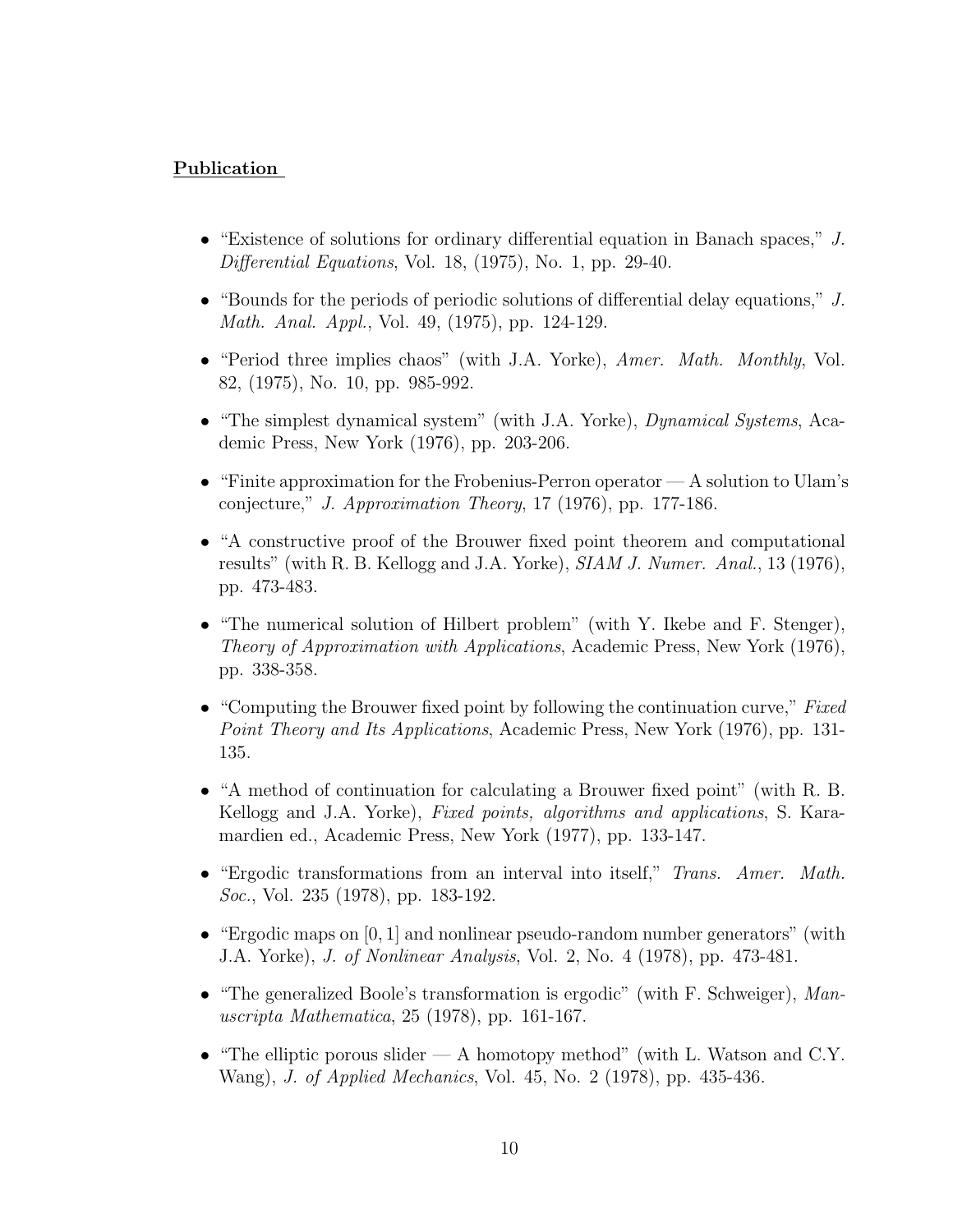- "Path following approaches for solving nonlinear equations: homotopy, continuous Newton and projection" (with J.A. Yorke), Functional differential equations and approximation of fixed points, (1978) pp. 257-261.
- "On the number of solutions to polynomial systems of equations" (with C.B. Garcia), SIAM J. Numer. Anal., Vol. 17 (1980), pp. 540-546.
- "A simple reliable numerical algorithm for following homotopy paths" (with J.A. Yorke), Analysis and Computation of Fixed Points, Academic Press (1980), pp. 73-91.
- "On a path following method for systems of equations" (with C.B. Garcia), Bull. Inst. Math. Acad. Sinica, Vol. 9, No. 2 (1981), pp. 249-259.
- "Odd chaos" (with M. Misiurewicz, G. Pianigiani and J.A. Yorke), *Physics* Letter A, vol. 87A, No. 6 (1982), pp. 271-273.
- "No division implies chaos" (with M. Misiurewicz, G. Pianigiani and J.A. Yorke), Trans. Amer. Math. Soc., Vol. 273 (1982), pp. 191-199.
- "Piecewise smooth continuation" (with J.C. Alexander and J.A. Yorke), *Homo*topy methods and global convergence, Plenum Pub. Co. (1983), pp. 1-14.
- "Iterating piecewise expanding maps: Asymptotic dynamics of probability densities" (with J.A. Yorke).
- "On locating all the zeros of an analytic function within a bounded domain by a revised Relves/Lyness method," SIAM J. Numer. Anal., Vol. 20, No. 4 (1983), pp. 865-871.
- "On Chow, Mallet-Paret and Yorke homotopy for solving system of polynomials," Bull. Inst. Math. Acad. Sinica, Vol. 11, No. 3, (1983), pp. 433-437.
- "Asymptotic periodicity of the iterates of Markov operators," Trans. Amer. Math. Soc., Vol. 186, No. 2 (1984), pp. 751-764.
- "Regularity results for real analytic homotopies" (with J. Mallet-Paret and J.A. Yorke), Numer. Math., 46, (1985), pp. 43-50.
- "Regularity results for solving systems of polynomials by homotopy method" (with T. Sauer), Numer. Math., 50, (1987), pp. 283-289.
- "Numerical solution of a class of deficient polynomial systems" (with T. Sauer and J.A. Yorke), SIAM J. Numer. Anal., Vol. 24, No. 2 (1987), pp. 435-451.
- "Homotopy method for generalized eigenvalue problems  $Ax = \lambda Bx$ " (with T. Sauer), Linear Alg. Appl., Vol. 91 (1987), pp. 65-74.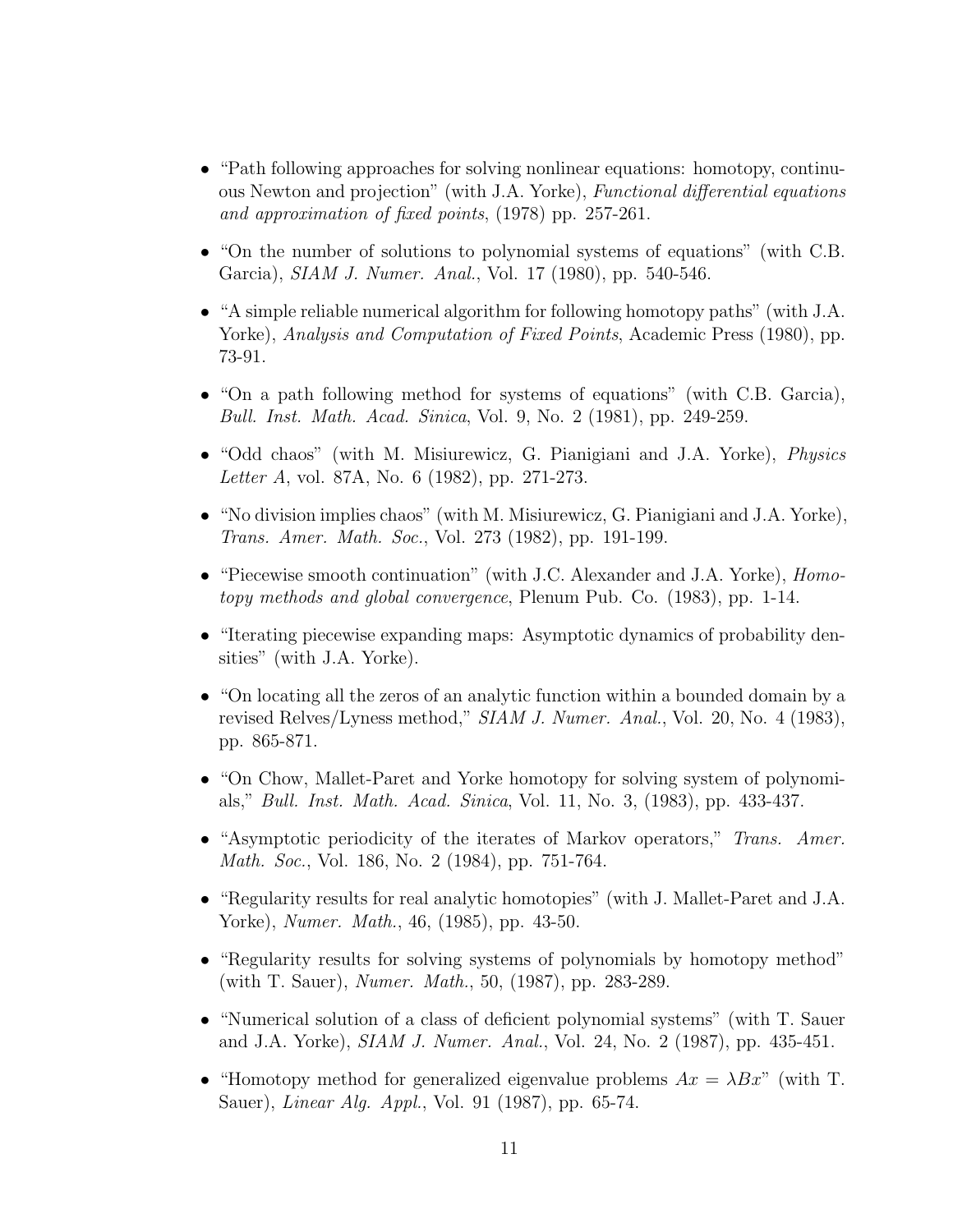- "Solving polynomial systems," *Mathematical Intelligencer*, Vol. 9, No. 3 (1987), pp. 33-39.
- "The random product homotopy and deficient polynomial systems" (with T. Sauer and J.A. Yorke), *Numer. Math.*, 51, (1987), pp. 481-500.
- "Homotopy algorithm for symmetric eigenvalue problems"(with N. Rhee), Northeastern Math. J., 3(4), (1987), pp. 379-383.
- "Homotopy method for general  $\lambda$ -matrix problems" (with M. Chu and T. Sauer), SIAM J. Matrix Anal. and Appl., Vol. 9, No. 4 (1988), pp. 528-536.
- "Numerically determining solutions of systems of polynomial equations" (with T. Sauer and J.A. Yorke), A.M.S. Bull., Vol. 18, No. 2 (1988), pp. 173-177.
- "Consequences of the Li-Yorke theorem on chaos," (in Japanese) Sugaku Seminar, Vol. 27, No. 10 (1988), pp. 44-47.
- "Solving all the isolated zeros of polynomial systems," (in Chinese) Advances in Math., Vol. 17, No. 3 (1988), pp. 260-266.
- "The cheater's homotopy: An efficient procedure for solving systems of polynomial equations" (with T. Sauer and J.A. Yorke), *SIAM J. Numer. Anal.*, Vol. 26, No. 5 (1989), pp. 1241-1251.
- "Homotopy algorithm for symmetric eigenvalue problems" (with N. Rhee),  $Nu$ mer. Math., 55 (1989), pp. 265-280.
- "A simple homotopy for solving deficient polynomial systems" (with T. Sauer), Japan J. Appl. Math., 6 (1989), pp. 409-419.
- "Entropy," (in Chinese)  $Advances in Math., Vol. 19, No. 3 (1990), pp. 301-320.$
- "A homotopy for solving the kinematics of the most general six-and-five-degree of freedom manipulators" (with X. Wang), *Proc. of ASME Conference on Mech*anisms, D1 - Vol.25 (1990), pp. 249-252.
- "An algorithm based on weighted logarithmic barrier functions for linear complementarity problems" (with Jiu Ding), Arabian J. Sci. Eng., Vol. 15, No. 4B (1990), pp. 679-685.
- "A polynomial-time predictor-corrector algorithm for linear complementarity problem" (with Jiu Ding), SIAM J. Optimization, Vol.1, No.1 (1991), pp. 83- 92.
- "Parallel homotopy algorithm for symmetric tridiagonal eigenvalue problem" (with H. Zhang and X.H. Sun), SIAM J. Sci. Stat. Comput., Vol. 12, No. 3 (1991), pp. 469-487.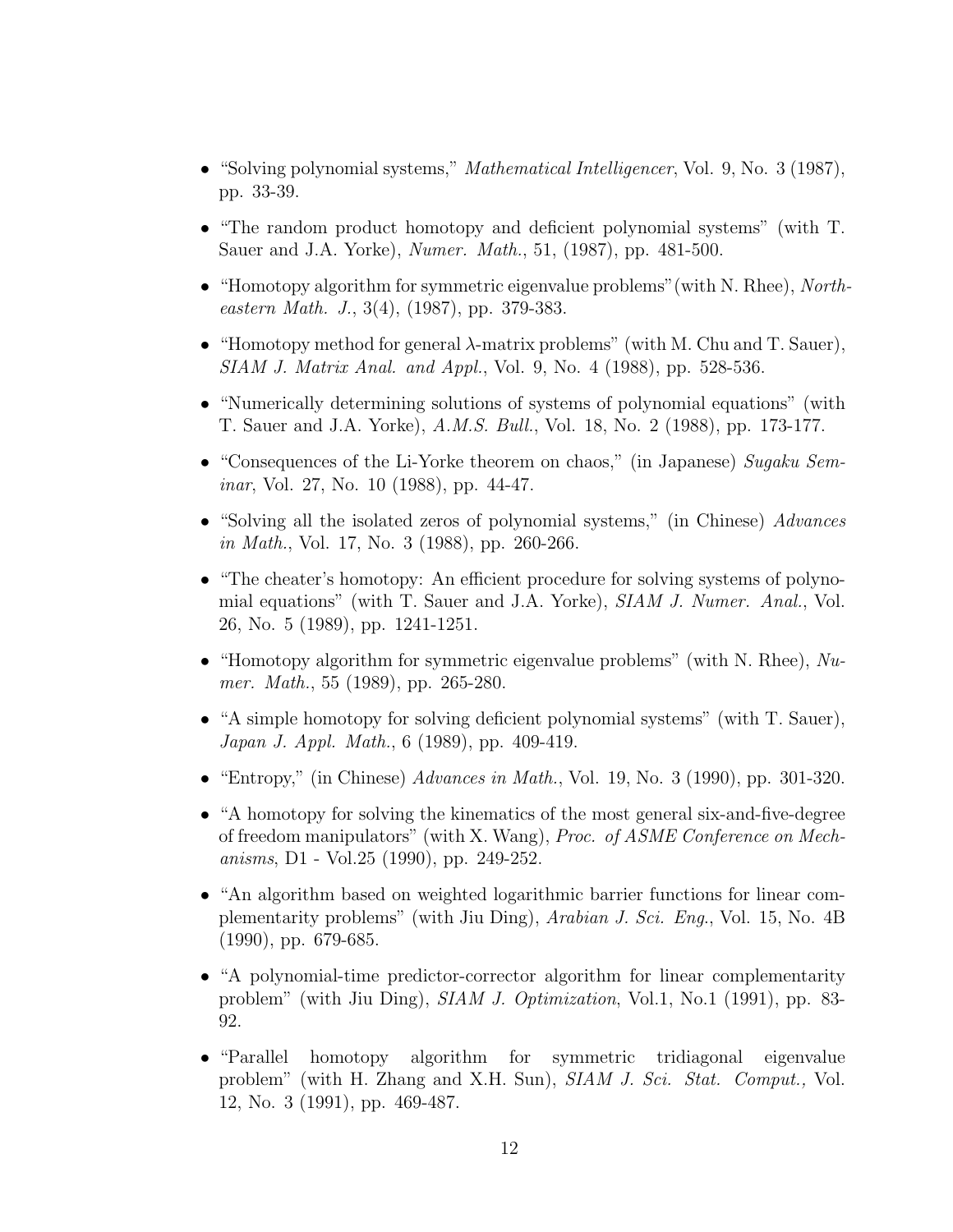- "Solving deficient polynomial systems with homotopies which keep the subschemes at infinity invariant" (with X. Wang), *Math. Comp.*, Vol. 56, No. 194 (1991), pp. 693-710.
- "Markov finite approximation of Frobenius-Perron operator" (with J. Ding), J. Nonlinear Anal., Theory, Methods & Applications, Vol. 17, No. 8 (1991), pp. 759-772.
- "Solving eigenvalue problems of real nonsymmetric matrices with real homotopies" (with Z. Zeng and L. Cong), SIAM J. Numer. Anal., Vol. 29, No. 1 (1992), pp. 229-248.
- "Nonlinear homotopies for solving deficient polynomial system with parameters" (with X. Wang), SIAM J. Numer. Anal., Vol. 29, No. 4 (1992), pp. 1104-1118.
- "Error estimates of the Markov finite approximation of the Frobenius-Perron operator" (with C. Chiu and Q. Du), J. Nonlinear Anal., Theory, Methods  $\mathcal{C}$ Applications, Vol. 19, No. 4 (1992), pp. 291-308.
- "Homotopy-determinant algorithm for solving nonsymmetric eigenvalue problems" (with Z. Zeng), Math. Comp., Vol. 59, No. 200 (1992), pp. 483-502.
- "Projection solutions of Frobenius-Perron Operator Equations" (with Jiu Ding), International J. of Math. & Math. Sci., Vol. 16, No. 3 (1993), pp. 465-484.
- "An algorithm for symmetric tridiagonal eigen-problems divide and conquer with homotopy continuation" (with K. Li),  $SIAM J. Sci. Comput.$  Vol. 14, No. 3 (1993), pp. 735-751.
- "A homotopy algorithm for a symmetric generalized eigenproblem" (with K. Li), Numerical Algorithm, 4 (1993), pp. 167-195.
- "Solving real polynomial systems with real homotopies" (with X.Wang), Math Comp., Vol. 60, No. 202 (1993), pp. 669-680.
- "High order approximation of the Frobenius-Perron operator" (with J. Ding and Q. Du), *Appl. Math. Comput.*, 53 (1993), pp. 157-171.
- "Entropy An introduction" (with J. Ding), *Nankai Ser. Pure, Appl. Math.* Theoret. Phys., 4, World Sci. Publishing, River Edge, NJ, (1993), pp. 26-54.
- "Solving polynomial systems by homotopy continuation methods", *Computer* Mathematics, Nankai Ser. Pure, Appl. Math, Theoret. Phys., 5, World Sci. Publishing, River Edge, NJ, (1993), pp. 18-35.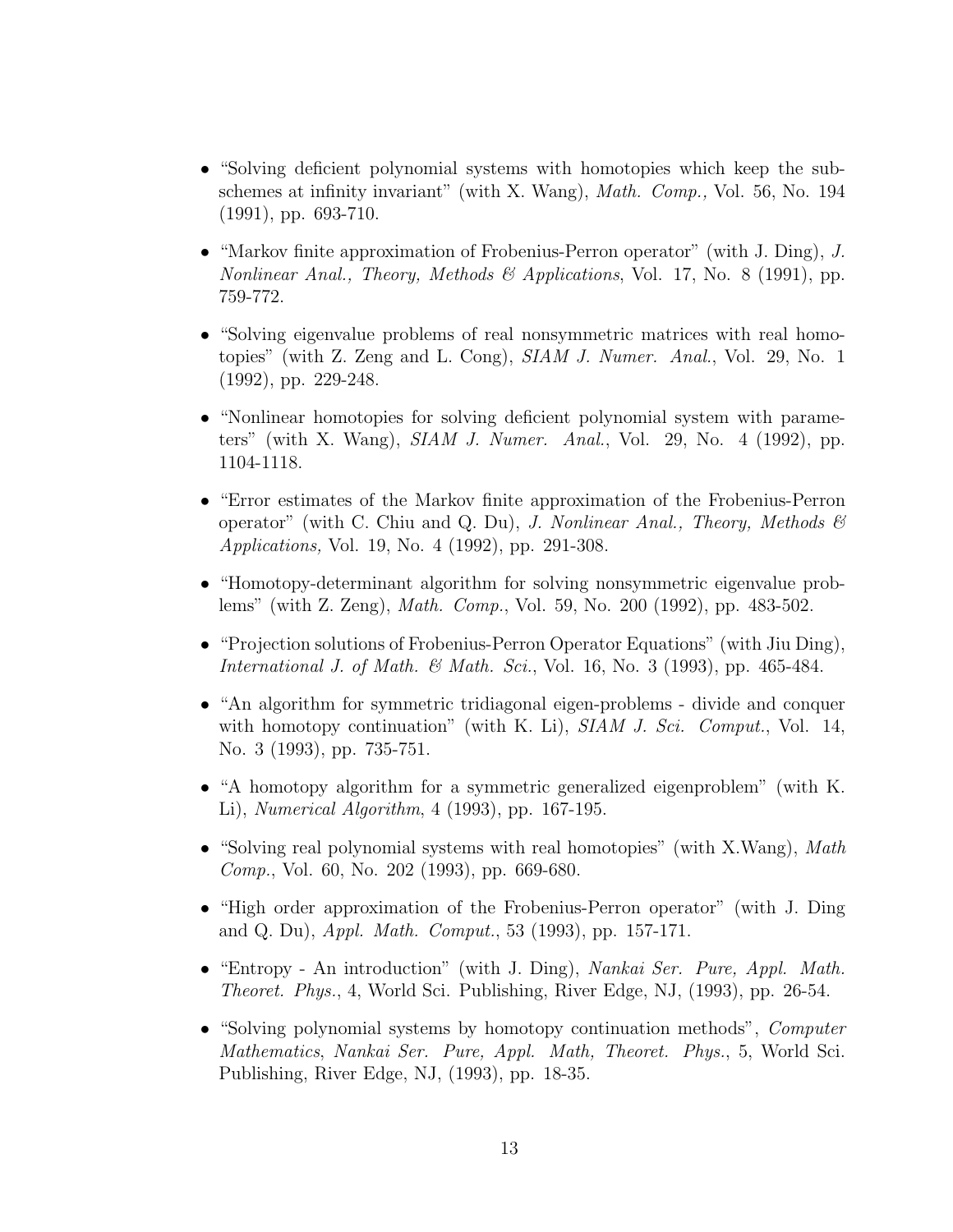- "Laguerre's iteration in solving the symmetric tridiagonal eigenproblem Revisited" (with Z. Zeng),  $SIAM J. Sci. Comput.$ , Vol.  $15$ , No.  $5$  (1994), pp. 1445-1473.
- "Homotopy method for the singular symmetric tridiagonal eigenproblem" (with K. Li), Missouri J. Math. Sci., Vol. 6, No. 1, (1994) pp. 34-46.
- "The spectral analysis of Frobenius-Perron operators"(with J. Ding and Q. Du), J. Math. Anal. Appl., Vol. 184, No. 2, (1994) pp. 285-301.
- "Higher order turning points" (with X. Wang),  $Appl. Math. \& Comput.$  Vol. 64, No. 2, (1994) pp. 155-166.
- "An algorithm for the generalized symmetric tridiagonal eigenproblem" with K. Li and Z. Zeng), Numerical Algorithm, Vol. 8, No. 3, (1994) pp. 269-291.
- "An efficient and accurate parallel algorithm for the singular value problem of bidiagonal matrices" (with N. Rhee and Z. Zeng), Numer. Math., Vol. 69, (1995) pp. 283-301.
- "A scalable eigenvalue solver for symmetric tridiagonal matrices"(with C. Trefftz, P. McKinley and Z. Zeng), Parallel Computing, 21 (1995) pp. 1213-1240.
- "Parallel homotopy algorithm for symmetric large sparse eigenproblems" (with L. Huang), J. Comput. & Appl. Math., 60 (1995) pp. 77-100.
- "Lyapunov iterations for solving coupled algebraic Riccati equations for Nash differential games and algebraic Riccati equation of zero-sum games" (with Z. Gajic), G. J. Olsder ed., New Trends in Dynamic Games and Applications, Annals of the International Society of Dynamic Games, Vol. 3, Birkhauser, (1995) pp. 333-351.
- "The BKK root count in  $C^{n}$ " (with X. Wang), Math. Comp. Vol. 65, No. 216, (1996) pp. 1477-1484.
- "Quasi-Laguerre iteration in solving symmetric tridiagonal eigenvalue problems"(with Q. Du, M. Jin and Z. Zeng), SIAM J. Sci. Comput. Vol. 17, No. 6, (1996) pp. 1347-1368.
- "Random product homotopy with minimal  $BKK$  bound" (with T. Wang and X. Wang), J. Renegar, M. Shub and S. Smale ed., The Mathematics of Numerical Analysis, A. M. S., (1996) pp. 503-512.
- "Determining the structure of the Jordan normal form of a matrix by symbolic computation" (with Z. Zhang and T. Wang), *Linear Alg. Appl.*, Vol. 252, (1997) pp. 221-259.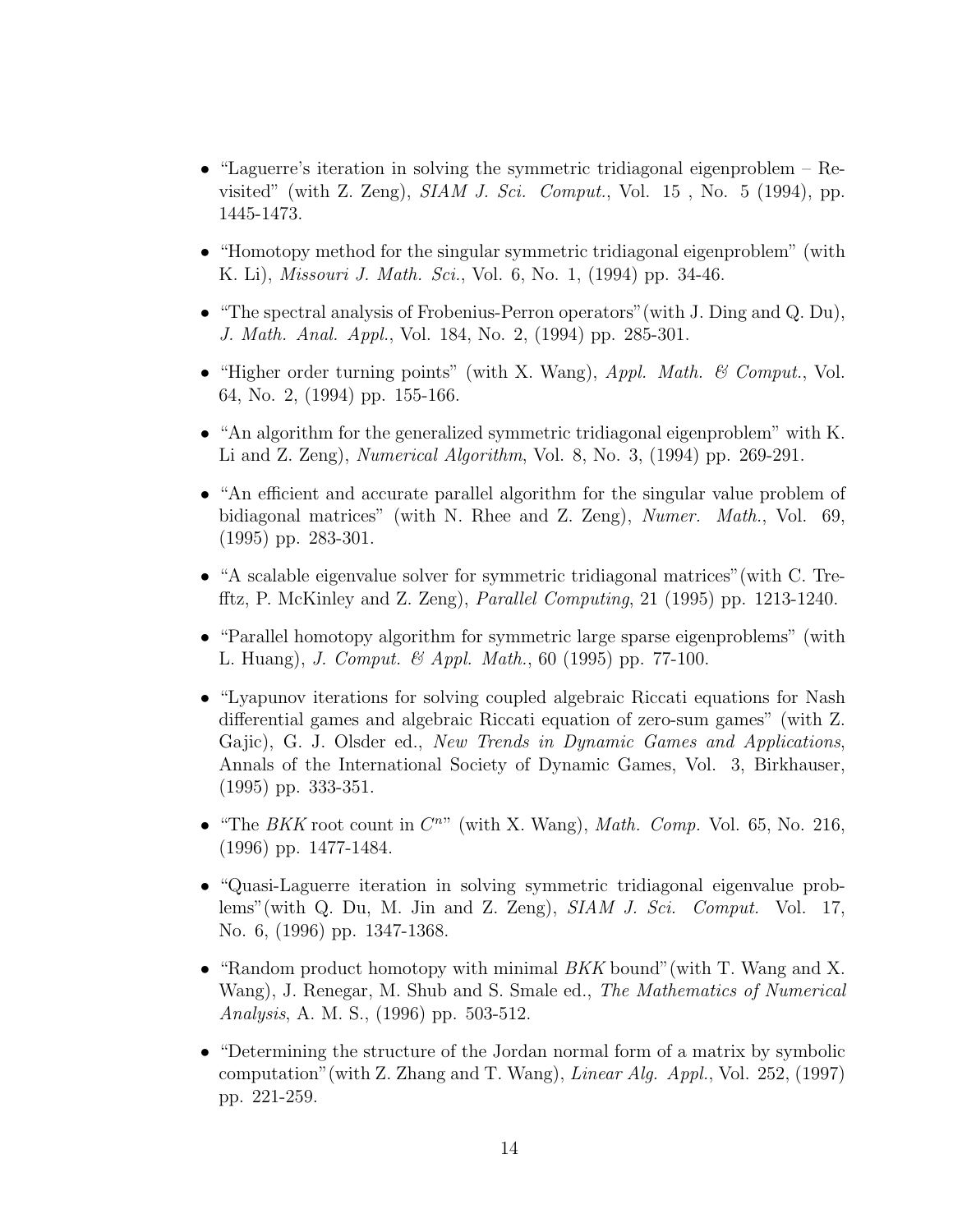- "The Quasi-Laguerre iteration" (with Q. Du, M. Jin and Z. Zeng), *Math.*  $Comp.$ Vol. 66, No. 217, (1997) pp. 345-361.
- "Numerical solution of multivariate polynomial systems by homotopy continuation methods",  $Acta Numerica$  (1997), pp. 399-436.
- "A parallel method for the banded eigenvalue problem", AJSE, Vol. 22, No. 2c, (1997), pp. 31 - 40.
- "A convergence rate analysis for Markov finite approximations to a class of Frobenius - Perron operators"(with J. Ding), Nonlinear Analysis, Vol. 31, No. 5/6, (1998), pp. 765-776.
- "Counterexamples to the connectivity conjecture of the mixed cells" (with X. Wang), Disc. & Comput. Geom., 20 (1998), pp. 515-521.
- "On multivariate Descartes' rule a counterexample" (with X. Wang),  $Beitr\ddot{a}ge$ zur Algebra und Geometrie, Vol. 39, No. 1 (1998), pp. 1-5.
- "Homotopy algorithm for nonsymmetric eigenvalue problem" (with Z.Zeng), SIAM J. Sci. Comput., Vol. 20, No. 5 (1999), pp. 1627-1651.
- "Implementing the parallel qusi-Laguerre's algorithm for symmetric tridiagonal eigenproblems" (with X. Zou),  $SIAM J. Sci. Comput.$ , Vol. 20, No. 6 (1999), pp. 1954-1963.
- "Finding all isolated zeros of polynomial systems in  $C<sup>n</sup>$  via stable mixed volumes ", (with T. Gao and X. Wang)  $J.$  of Symbolic Comput., Vol. 28 (1999), pp. 187-211.
- "Solving polynomial systems by polyhedral homotopies",  $Taiwanese J.$  of Math., Vol. 3, No. 3 (1999), pp. 251-279.
- "A root-finding method for eigenproblem" (with K. Li), *AJSE*, Vol. 25, No. 2A (2000), pp. 121-130.
- "Balancing the lifting values to improve the numerical stability of polyhedral homotopy continuation Methods" (with T. Gao, J. Verschelde and M. Wu),  $App.$ Math. & Comput. 114 (2000), pp. 233-247.
- "Mixed volume computation via linear programming" (with T. Gao), Taiwanese J. of Math., Vol. 4, No. 4 (2000), pp. 599-619.
- "Exploring chaos on an interval"(with J. Yorke), The Chaos Avant-Garde, R. Abraham & Y. Ueda edited, World Scientific Series on Nonlinear Science, Series A, Vol.39 (2000), pp. 201-208.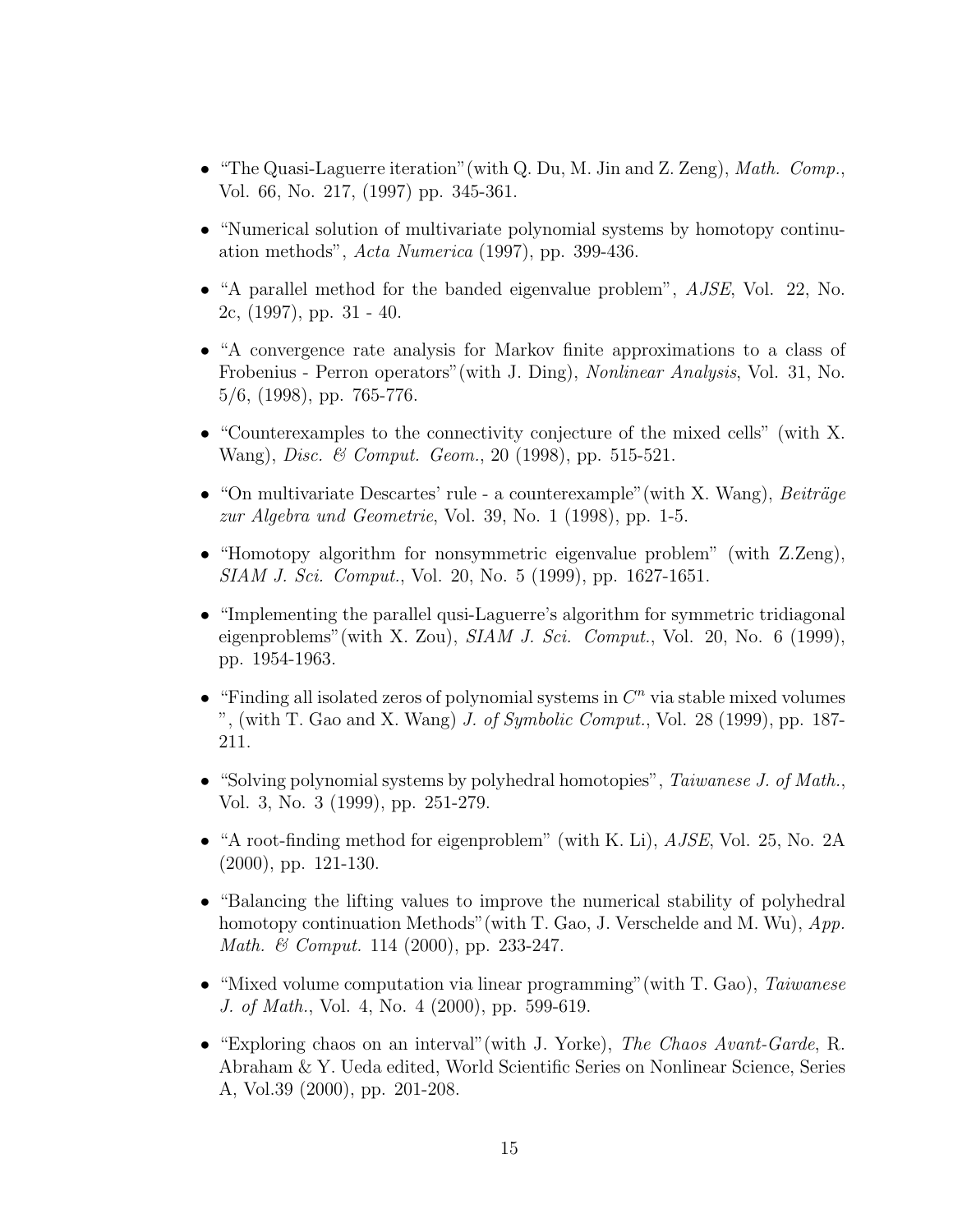- "Finding mixed cells in the mixed volume computation" (with X. Li), Found. Comput. Math., Vol. 1 (2001), pp. 161-181.
- "Numerical Schubert calculus by the Pieri homotopy algorithm" (with X. Wang & M. Wu), SIAM J. Numer. Anal., Vol. 40, No. 2 (2002), pp. 578-600.
- "SLYRB measures: natural invariant measures for chaotic systems"(with B. Hunt, J. Kennedy and H. Nusse),Physica D, Vol. 170, No. 1 (2002), pp. 50-71.
- "Finite approximations of Markov operators" (with J. Ding and A. Zhou), J. of Comput. & Appl. Math., Vol. 147 (2002), pp. 137-152.
- "Mixed volume computation for semi-mixed polynomial systems" (with T. Gao), Disc. & Comput. Geom., 29 (2003), pp. 257-277.
- "Solving polynomial systems by the homotopy continuation method", *Handbook* of numerical analysis, Vol. XI (2003), pp. 209-304, Edited by P.G. Ciarlet, North-Holland, Amsterdam.
- "Counting real connected components of trinomial curve intersections and mnomial hypersurfaces" (J. M. Rojas and X. Wang), *Disc. & Comput. Geom.* 30 (2003), pp. 379-414.
- "The theory of chaotic attractors" (co-edited with B. Hunt, J. Kennedy and H. Nusse), (2004), Springer-Verlag, New York.
- "Rank-revealing method with updating, downdating, and applications"(with Z. Zeng), SIAM J. Matrix Anal. Appl., 26 (2005) pp. 918-946.
- "MixedVol: A software package for mixed volume computation" (with T. Gao  $\&$  M. Wu), *ACM Tran. on Math Software*, Vol. 31, No. 4 (2005) pp. 555-560.
- "Determine whether a numerical solution of a polynomial system is isolated" (with Y. C. Kuo), *J. Math. Anal. & Appl.*, Vol. 338, No. 2 (2008), pp. 840-851.
- "Numerical computation of the Jordon Canonical form"(with Zeng), (Submitted).
- "HOM4PS-2.0: A software package for solving polynomial systems by the polyhedral homotopy continuation method" (with T. Lee and C. Tsai), *Computing*, 83 (2008), pp. 109-133.
- "HOM4PS-2.0para: Parallelization of HOM4PS-2.0 for solving polynomial systems" (with C. Tsai), Parallel Computing, Vol. 35, No. 4, (2009) pp. 226-238.
- "Rank-revealing method with updating, downdating, and applications. Part II"(with Lee and Zeng), SIAM J. Matrix Anal. & Appl., Vol. 31, No. 2 (2009) pp. 503-525.